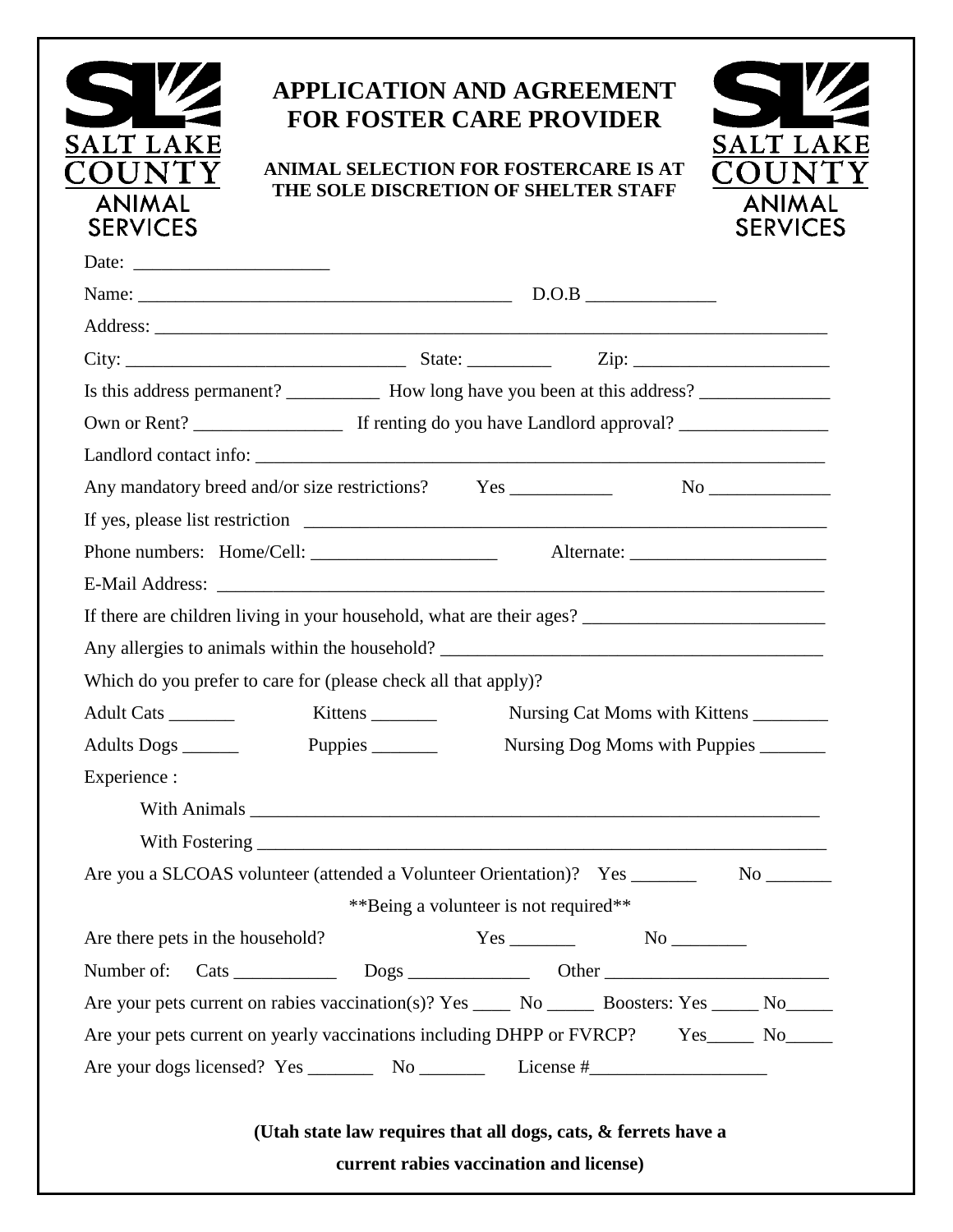| Previous animals in the past 5 years?                                                                  |  |                                                          |
|--------------------------------------------------------------------------------------------------------|--|----------------------------------------------------------|
|                                                                                                        |  |                                                          |
|                                                                                                        |  |                                                          |
|                                                                                                        |  |                                                          |
| Please circle any diseases your household pets may have or had: Parvo, Distemper, Feline Leukemia, FIV |  |                                                          |
|                                                                                                        |  | When: $\frac{1}{\sqrt{1-\frac{1}{2}} \cdot \frac{1}{2}}$ |
| Do you have an enclosed outdoor area? Yes _________ No __________ How high is the barrier?             |  |                                                          |
|                                                                                                        |  |                                                          |
| Where will your foster animals be housed? Inside                                                       |  | Outside                                                  |
| How long will you be able to foster an animal/litter? Days________ Weeks _______ Months _________      |  |                                                          |

## **Please write your initials on the line to the left of each paragraph after you have read it.**

\_\_\_\_\_ I agree that my services as a Foster Care Provider are provided on a strictly voluntary basis. I shall receive no pay, benefits, or compensation of any kind from Salt Lake County Animal Services for my foster care of animals.

I agree to provide foster care in strict compliance with this agreement.

\_\_\_\_\_ I agree to provide adequate food, water, shelter, safe containment and humane treatment for the animal(s) at all times.

\_\_\_\_\_ I agree to monitor the animal(s) and provide proper care and socialization to increase their possibility for adoption.

I agree to make weekly contact with the Foster Coordinator or designee by phone, email or in person, to advise on progress.

I agree to notify the Foster Coordinator or designee within 24 hours of any major change in the health of the fostered animal(s) health or if the foster animal(s) becomes lost.

\_\_\_\_\_ I understand Salt Lake County Animal Services reserves the right to re-evaluate the status of the animal(s) if length of care has exceeded 6 months and determine the proper course of action(s) to take for the animals well-being and outcome.

I agree to represent myself professionally to Animal Services.

\_\_\_\_\_I agree to return SLCOAS foster animals for sterilization on the specified date.

\_\_\_\_\_ I understand Salt Lake County Animal Services reserves the exclusive right to determine the proper course of action to take upon notification by the Foster Care Provider of any inability to comply with this agreement.

\_\_\_\_\_ I understand and agree that the foster animal(s) is the exclusive property of Salt Lake County Animal Services. This Foster Care Agreement transfers no ownership rights.

I understand if any foster animal under my care dies, the Foster Coordinator or designee will be notified immediately and the body must be returned to Salt Lake County Animal Services immediately.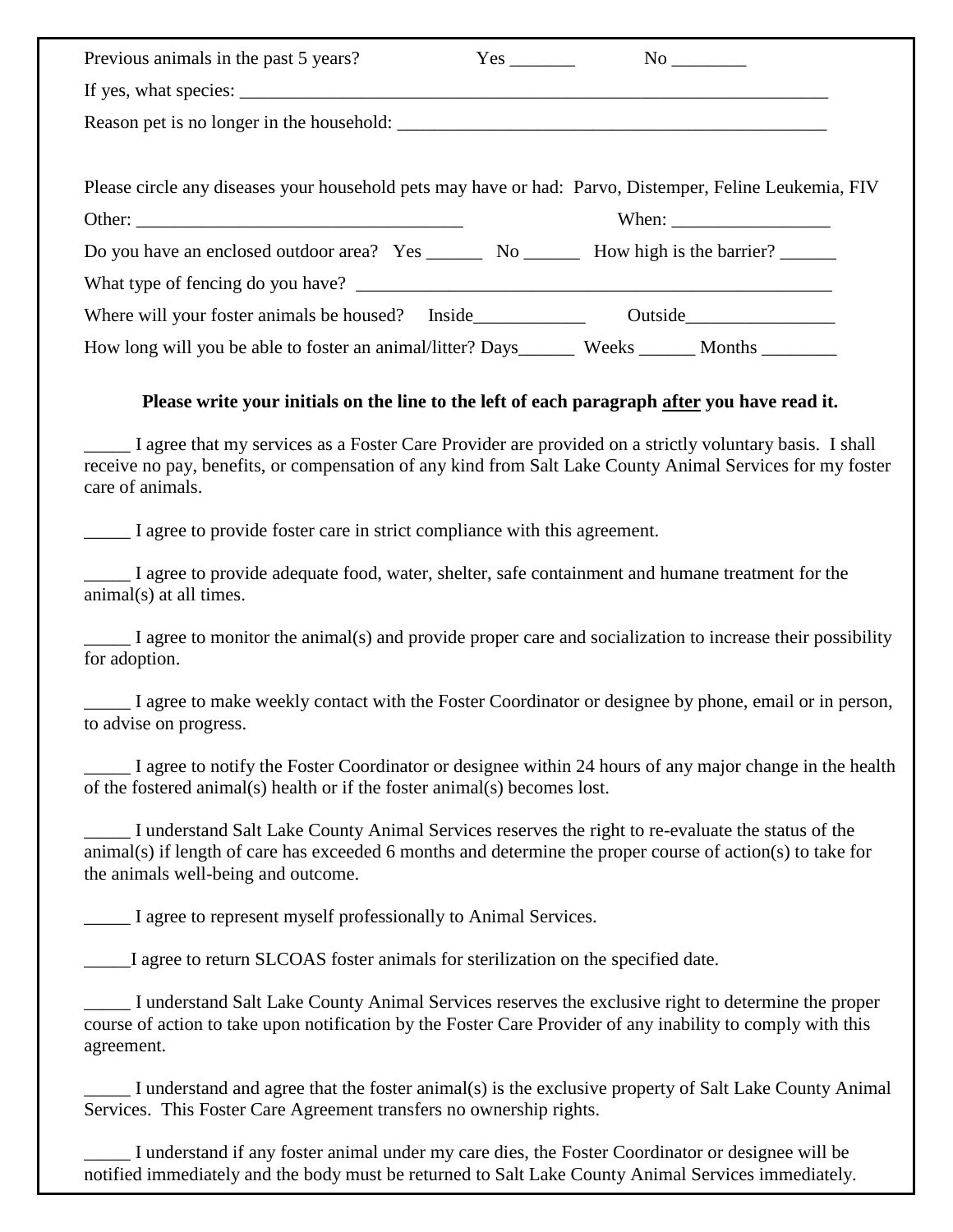\_\_\_\_\_ I will respect the decision of Salt Lake County Animal Services to determine whether a Foster Care Provider can adopt a foster animal.

\_\_\_\_\_ I fully understand and agree that the ultimate disposition of any animal(s) under this foster care agreement is at the sole discretion of Salt Lake County Animal Services.

I agree to vaccinate my own animals against the following diseases before fostering:

- Canines are immunized against Canine Distemper, Canine Parvovirus, Parainfluenza, Hepatitis (4 in 1 booster); Bordetella (kennel cough); and Rabies, and are free of parasites.
- Felines are immunized against Feline Panleukopenia, Rhinotracheitis, Calicivirus (3 in 1 booster), Feline Leukemia and Rabies, and are free of parasites.

\_\_\_\_\_ I understand no reimbursement by Salt Lake County Animal Services will be given to me regarding any expenditure which I incur for the care and treatment of the foster animal(s).

\_\_\_\_\_ I understand that if a fostered animal under my care or my own animal dies from a contagious disease, I will not be considered for fostering other animals of the same species for a specific length of time as deemed suitable by Salt Lake County Animal Services. Salt Lake County Animal Services Veterinarian will determine the length of time necessary before fostering any animal again in a Foster Care Providers home that has been exposed to a specific disease. If a Foster Care Provider's home is exposed to either Parvovirus or Feline Panleukopenia, they will not be allowed to foster the species of animal affected by the disease for six months. In the instance of any other diseases it is recommended that they do not foster for a minimum of two weeks. The Foster Care Provider will be responsible for sanitizing all contaminated areas according to the standards given by Salt Lake County Animal Services.

\_\_\_\_\_ I understand that any breach of the conditions of this foster care agreement may result in immediate termination of this agreement. In that case Salt Lake County Animal Services shall take immediate possession of the fostered animal(s).

## **Indemnity**

I agree to release, discharge, indemnify and hold harmless Salt Lake County Animal Services, including its agents and employees, for any and all personal injuries or damages to property or pets caused by the foster animal(s).

I recognize that in handling foster animal(s) there exists a risk of injury including physical harm caused by a foster animal. On behalf of myself, my heirs, personal representatives, and executors, I release, discharge, indemnify and hold harmless Salt Lake County Animal Services, its agents, volunteers and employees from any and all claims, causes of action or demands, or any nature of cause connected with my foster care agreement.

I understand that public relations are an important part of volunteering in the foster care program. I agree on behalf of myself, my heirs, personal representatives and executors to allow Salt Lake County Animal Services to use any photographs taken of me in public relations efforts. Salt Lake County Animal Services will use reasonable efforts to notify me of such use but such notification is not a condition of its use for public relations purposes.

I understand that I may refuse to be photographed and that such refusal shall not change my status as a Salt Lake County Animal Services Foster Care Provider.